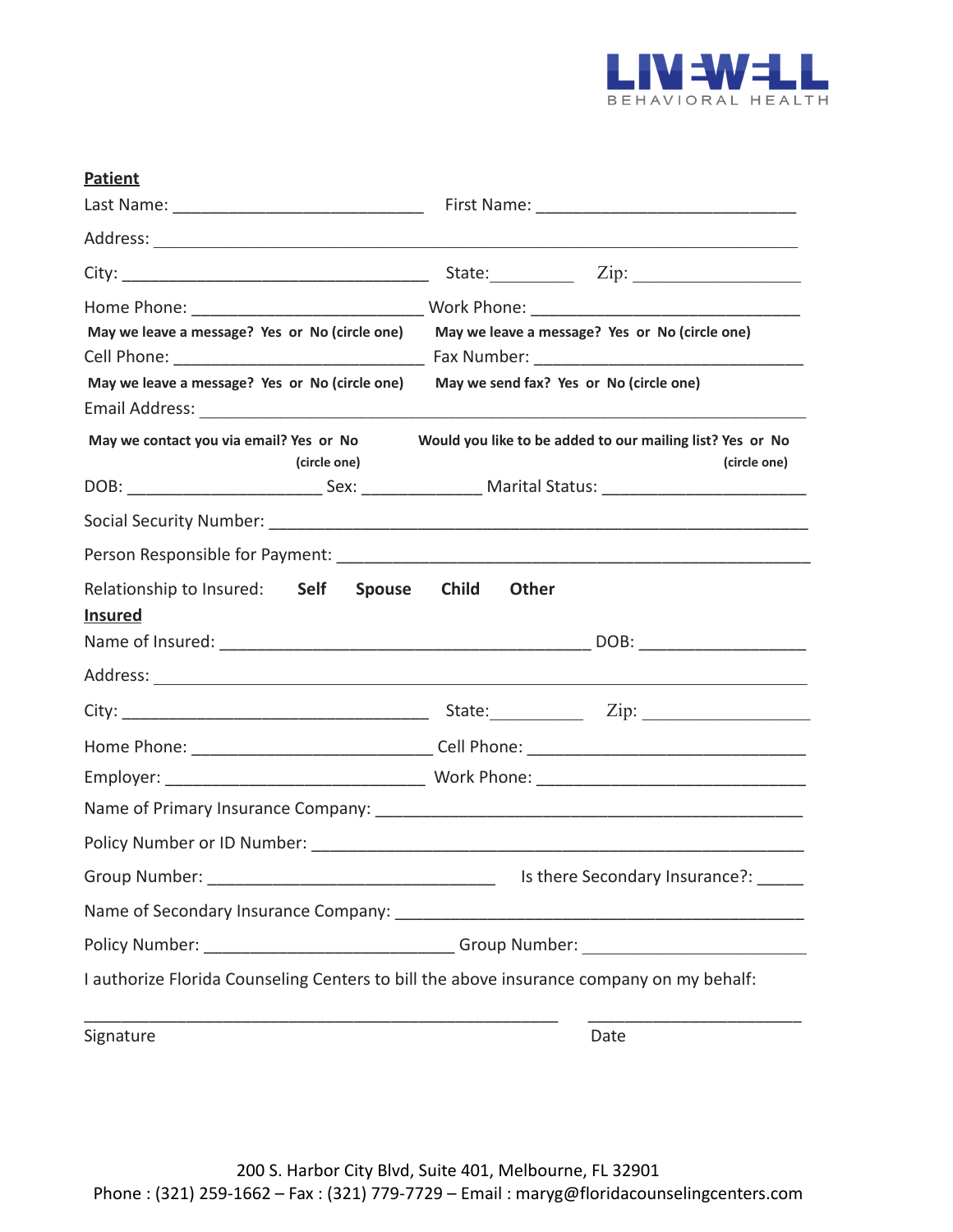

#### **General Anxiety Disorder**

**(GAD-7)**

Date\_\_\_\_\_\_\_\_\_\_\_\_\_ Patient Name:\_\_\_\_\_\_\_\_\_\_\_\_\_\_\_\_\_\_\_\_\_\_\_\_\_\_\_\_\_\_\_ Date of Birth: \_\_\_\_\_\_\_\_\_\_\_\_

*Over the last 2 weeks, how often have you been bothered by any of the following problems? Please circle your answers.*

| GAD-7                                                    | Not at<br>all | <b>Several</b><br>days | More than half<br>the days | <b>Nearly</b><br>every day |
|----------------------------------------------------------|---------------|------------------------|----------------------------|----------------------------|
| 1. Feeling nervous, anxious, or on edge.                 | 0             | 1                      | 2                          | 3                          |
| 2. Not being able to stop or control worrying.           | $\mathbf 0$   | 1                      | 2                          | 3                          |
| 3. Worrying too much about different things.             | $\mathbf 0$   | 1                      | $\overline{2}$             | 3                          |
| 4. Trouble relaxing.                                     | 0             | 1                      | 2                          | 3                          |
| 5. Being so restless that it's hard to sit still.        | 0             | 1                      | 2                          | 3                          |
| 6. Becoming easily annoyed or irritable.                 | $\mathbf{0}$  | 1                      | 2                          | 3                          |
| 7. Feeling afraid as if something awful might<br>happen. | 0             |                        | 2                          | 3                          |
| Add the score for each column                            |               |                        |                            |                            |

#### **Total Score (add your column scores): \_\_\_\_\_\_\_\_\_\_\_\_\_\_**

If you checked off any problems, how difficult have these made it for you to do your work, take care of things at home, or get along with other people? (Circle one)

**Not difficult at all Somewhat difficult Very Difficult Extremely Difficult**

UHS Rev 4/2020

**Developed by Drs. Robert L. Spitzer, Janet B.W. Williams, Kurt Kroenke and colleagues, with an educational grant from Pfizer Inc. No permission required to reproduce, translate, display or distribute, 1999.**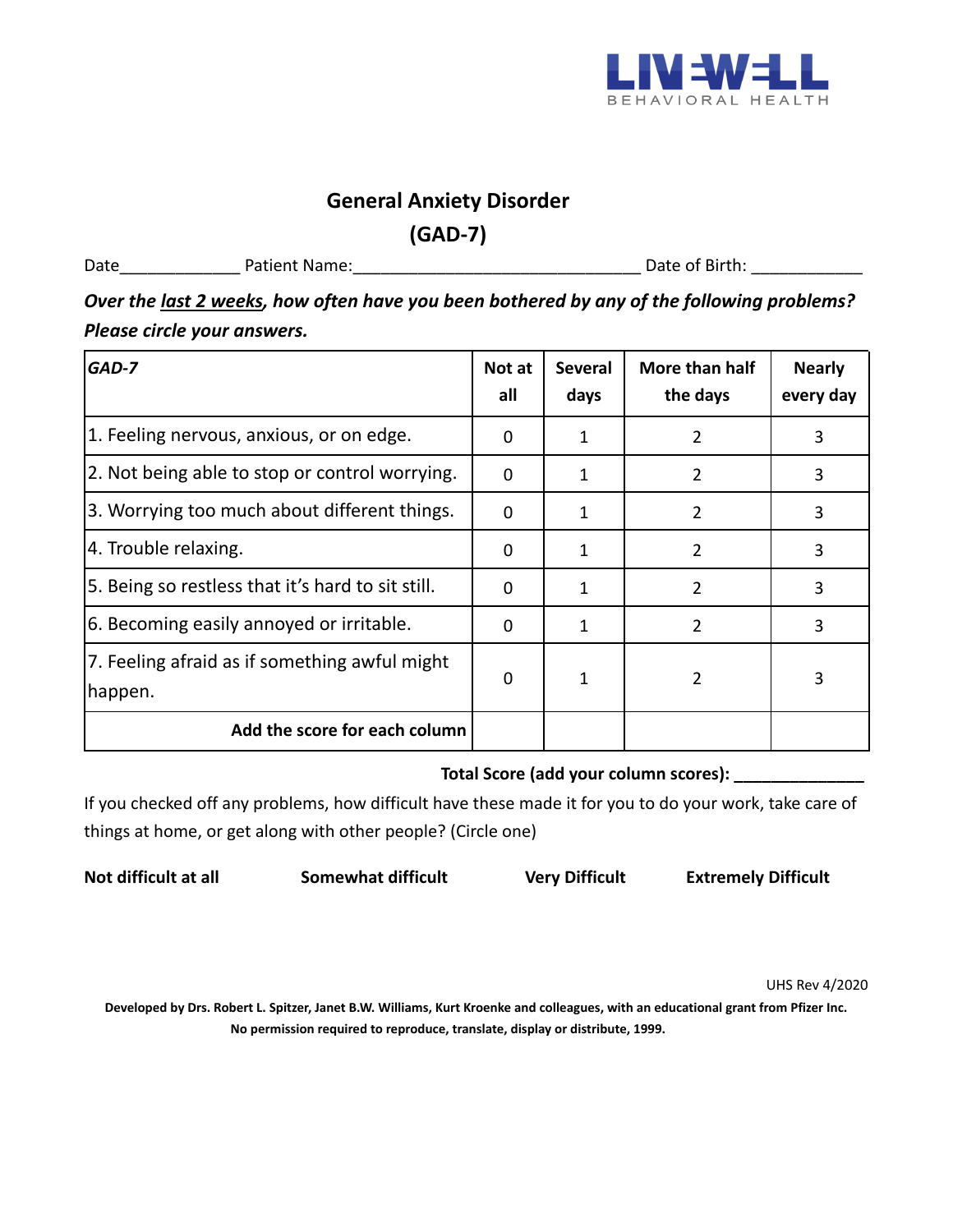

# **Patient Health Questionnaire (PHQ-9)**

Name: \_\_\_\_\_\_\_\_\_\_\_\_\_\_\_\_\_\_\_\_\_\_\_\_\_\_\_\_\_\_\_\_\_\_\_\_\_\_\_\_\_\_ Date of Birth: \_\_\_\_\_\_\_\_\_\_\_\_\_\_\_\_\_

The following is a list of common problems. Read each one carefully and circle the

number that best describes how much that problem is of concern to you.

#### **0 - Not at all 1 - Mildly 2 - Moderately 3 - Very Much 4 - Extremely**

| 1. Feeling low in energy or slowed down.                        | 0           | $\mathbf{1}$ | $\overline{2}$ | 3 | 4 |
|-----------------------------------------------------------------|-------------|--------------|----------------|---|---|
| 2. Dissatisfied with my spiritual life.                         | 0           | $\mathbf{1}$ | $\overline{2}$ | 3 | 4 |
| 3. Unwanted thoughts that won't leave my mind.                  | 0           | $\mathbf{1}$ | $\overline{2}$ | 3 | 4 |
| 4. Loss of control, or fear of losing control of my temper.     | 0           | $\mathbf{1}$ | $\overline{2}$ | 3 | 4 |
| 5. Not satisfied with my weight.                                | 0           | $\mathbf{1}$ | $\overline{2}$ | 3 | 4 |
| 6. Nervousness or shakiness inside.                             | $\mathbf 0$ | $\mathbf{1}$ | $\overline{2}$ | 3 | 4 |
| 7. Troubled by sexual thoughts or behavior.                     | $\mathbf 0$ | $\mathbf{1}$ | $\overline{2}$ | 3 | 4 |
| 8. Drink when troubled or under pressure.                       | 0           | $\mathbf{1}$ | $\overline{2}$ | 3 | 4 |
| 9. Unusual fears that most people don't have.                   | 0           | $\mathbf{1}$ | $\overline{2}$ | 3 | 4 |
| 10. Thoughts of ending my life.                                 | 0           | $\mathbf{1}$ | $\overline{2}$ | 3 | 4 |
| 11. Sleep that is restless or disturbed.                        | $\mathbf 0$ | $\mathbf{1}$ | $\overline{2}$ | 3 | 4 |
| 12. Problems with police or legal matters.                      | 0           | 1            | $\overline{2}$ | 3 | 4 |
| 13. Feel withdrawn and/or isolated.                             | 0           | $\mathbf{1}$ | $\overline{2}$ | 3 | 4 |
| 14. Loss/absence of sexual desire or pleasure.                  | 0           | 1            | $\overline{2}$ | 3 | 4 |
| 15. Other people being aware of my private thoughts.            | $\mathbf 0$ | $\mathbf{1}$ | $\overline{2}$ | 3 | 4 |
| 16. Feeling hopeless about the future.                          | $\mathbf 0$ | $\mathbf{1}$ | $\overline{2}$ | 3 | 4 |
| 17. Problems with my eating.                                    | 0           | $\mathbf{1}$ | $\overline{2}$ | 3 | 4 |
| 18. Spells of terror or panic.                                  | 0           | $\mathbf{1}$ | $\overline{2}$ | 3 | 4 |
| 19. Feeling shy or uneasy with the opposite sex / same sex.     | 0           | $\mathbf{1}$ | $\overline{2}$ | 3 | 4 |
| 20. Drinking or emotional problems in my or my parent's family. | 0           | $\mathbf{1}$ | $\overline{2}$ | 3 | 4 |
| 21. Feeling that I am watched or talked about by others.        | 0           | $\mathbf{1}$ | $\overline{2}$ | 3 | 4 |
| 22. Things about my life are too painful to talk about.         | $\mathbf 0$ | $\mathbf{1}$ | $\overline{2}$ | 3 | 4 |
| 23. Difficulty feeling close to another person.                 | $\mathbf 0$ | 1            | $\overline{2}$ | 3 | 4 |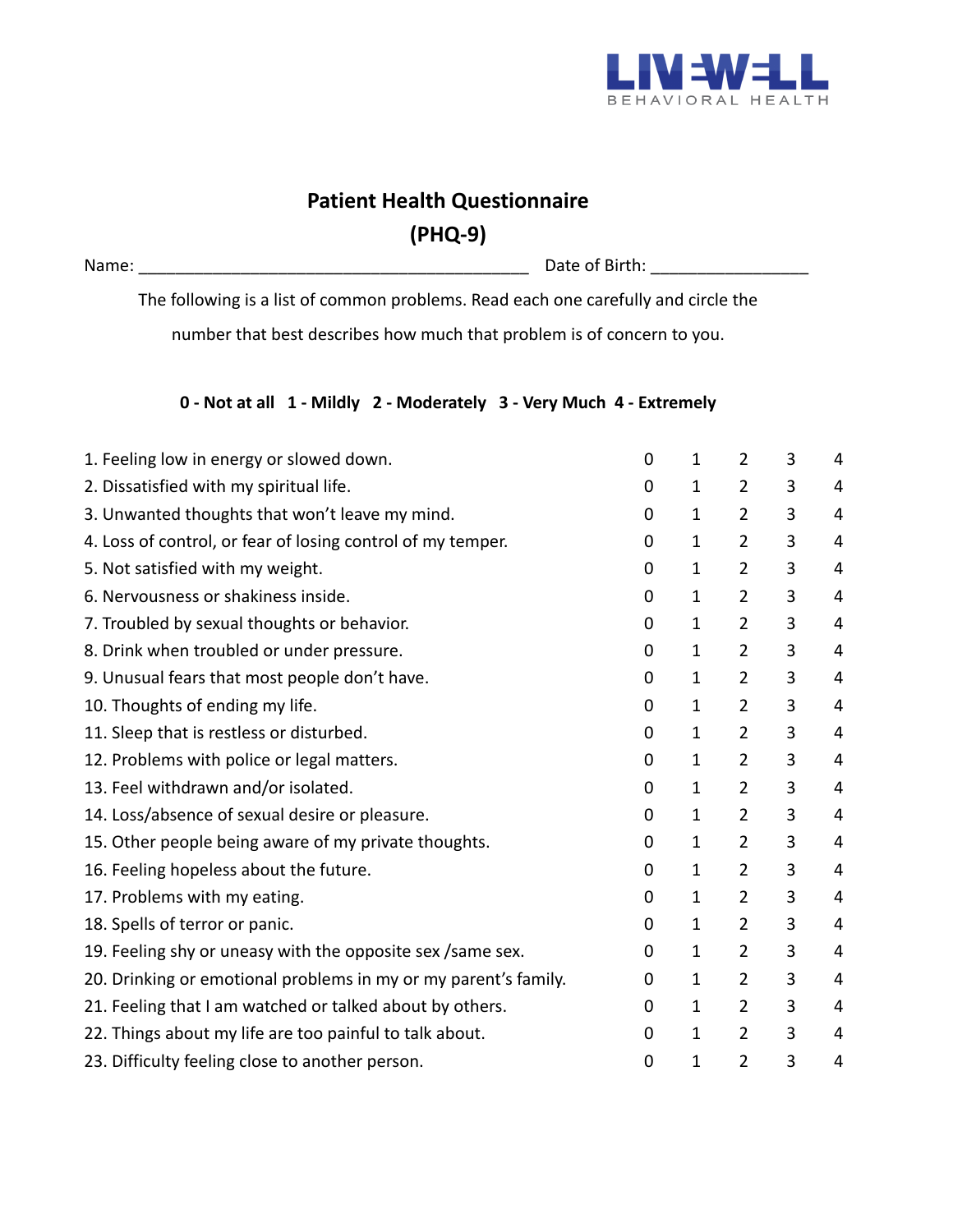

## **Intake Questionnaire**

To facilitate your initial visit, please provide the following information. This information will be read by your doctor or therapist and will become part of your **CONFIDENTIAL** record. You may use the back of any page, if desired.

\_\_\_\_\_\_\_\_\_\_\_\_\_\_\_\_\_\_\_\_\_\_\_\_\_\_\_\_\_\_\_\_\_\_\_\_\_\_\_\_\_\_\_\_\_\_\_\_\_\_\_\_\_\_\_\_\_\_\_\_\_\_\_\_\_\_\_\_\_\_\_\_\_\_\_\_\_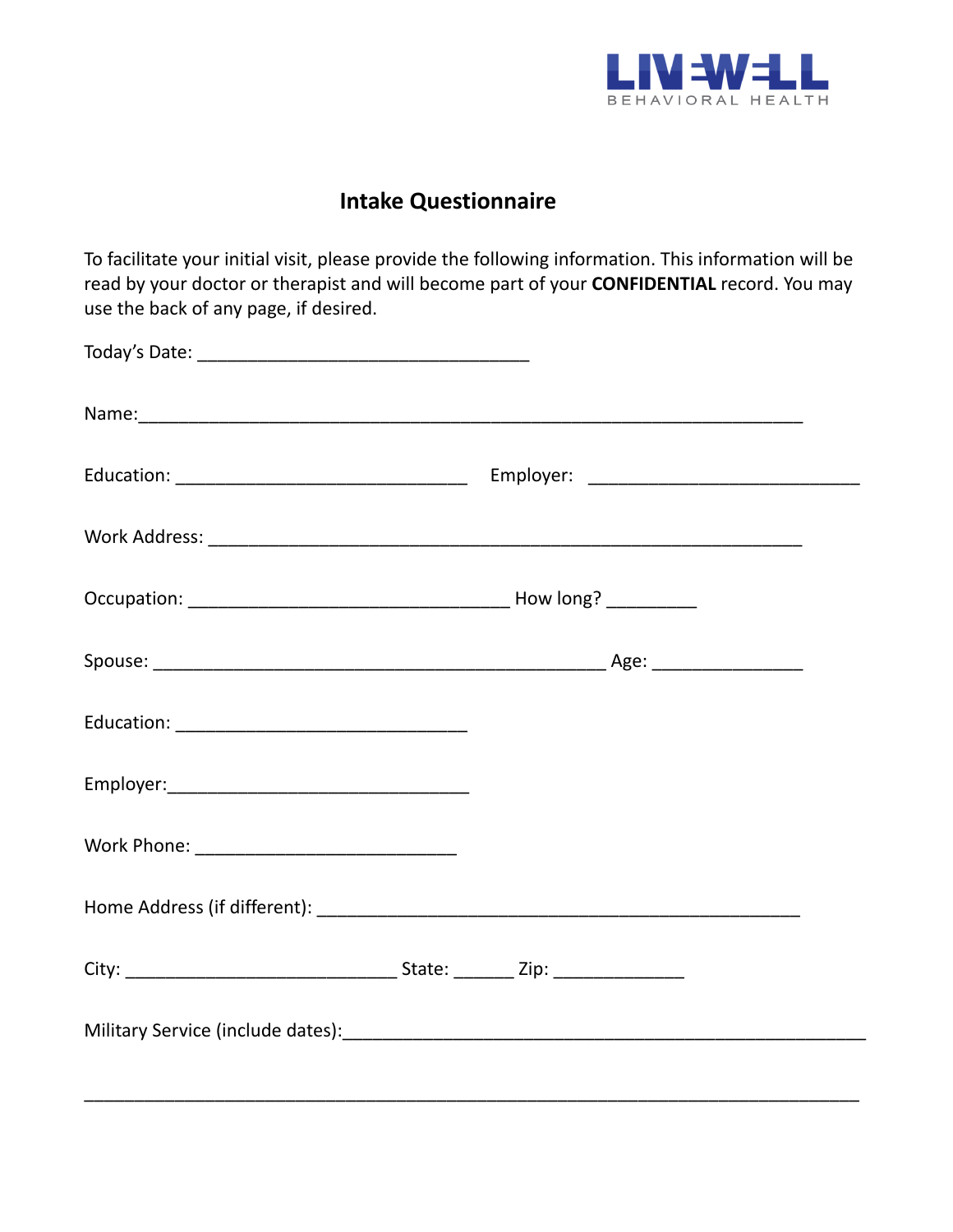

## **Children / Household Members**

| Relationship<br>Relationship<br>Relationship<br>Relationship<br>Relationship<br>City: 2ip: 2ip: |
|-------------------------------------------------------------------------------------------------|
|                                                                                                 |
|                                                                                                 |
|                                                                                                 |
|                                                                                                 |
|                                                                                                 |
|                                                                                                 |
|                                                                                                 |
|                                                                                                 |
|                                                                                                 |
|                                                                                                 |
|                                                                                                 |
| Please list any medications (including over-the-counter medicines) you take:                    |
| Please list any allergies or adverse reactions to any medications:                              |
| Please describe any current or past physical problems you have:                                 |
| Please describe any current or past physical problems that members of your household have:      |
|                                                                                                 |

\_\_\_\_\_\_\_\_\_\_\_\_\_\_\_\_\_\_\_\_\_\_\_\_\_\_\_\_\_\_\_\_\_\_\_\_\_\_\_\_\_\_\_\_\_\_\_\_\_\_\_\_\_\_\_\_\_\_\_\_\_\_\_\_\_\_\_\_\_\_\_\_\_\_\_\_\_\_\_\_\_\_\_\_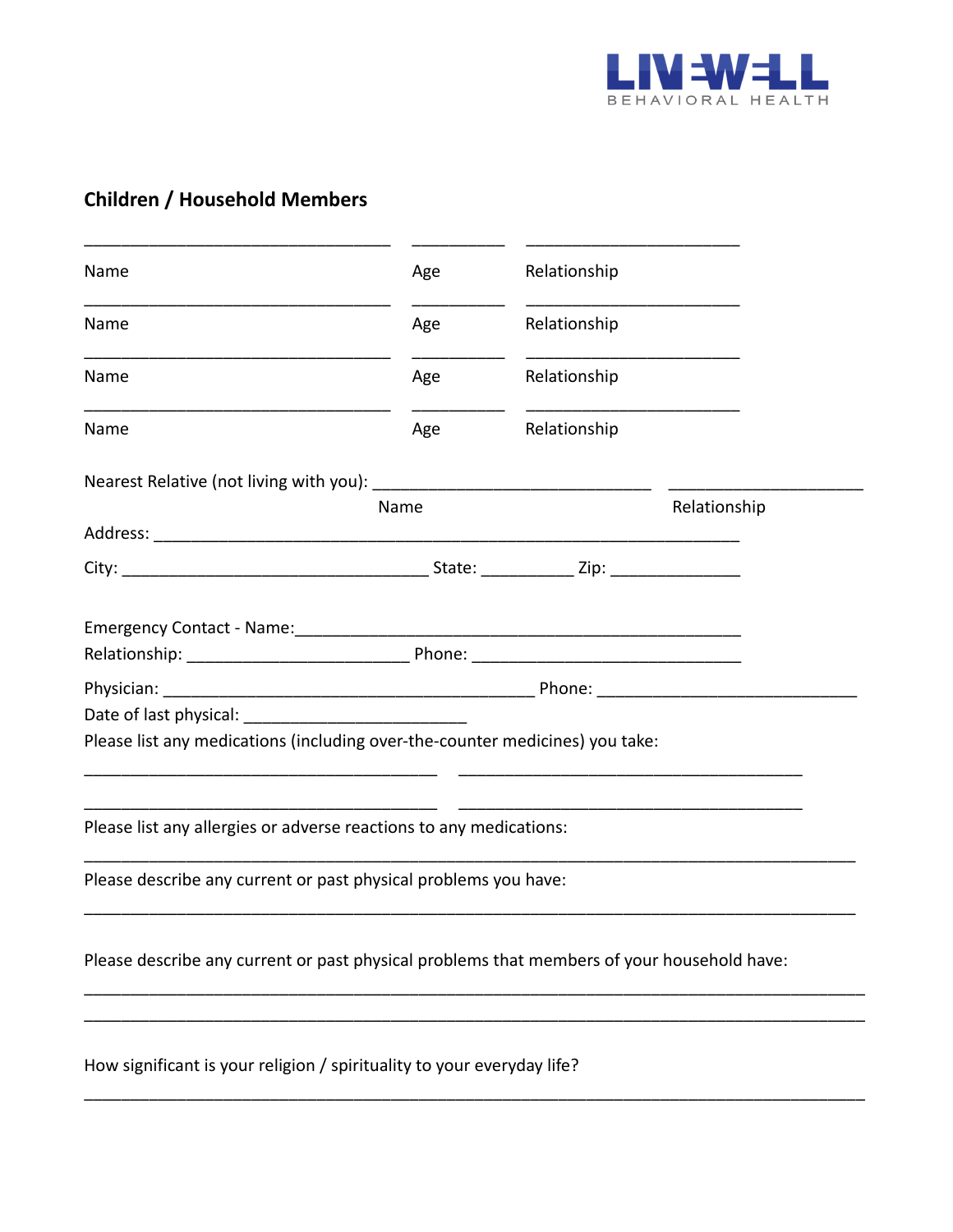

| Have you ever received counseling before? Yes   No (Circle one)                    |
|------------------------------------------------------------------------------------|
|                                                                                    |
|                                                                                    |
| Reason you are seeking counseling at this time:                                    |
| How did you hear about us? __Yellow Pages __Church __ Doctor __ Friend/Relative __ |
| Doctor Internet Other:                                                             |
| Name of person who referred you to us:                                             |
| May we thank them for referring you to us? Yes   No (Circle one)                   |
|                                                                                    |
|                                                                                    |
|                                                                                    |
| Signature<br>Date                                                                  |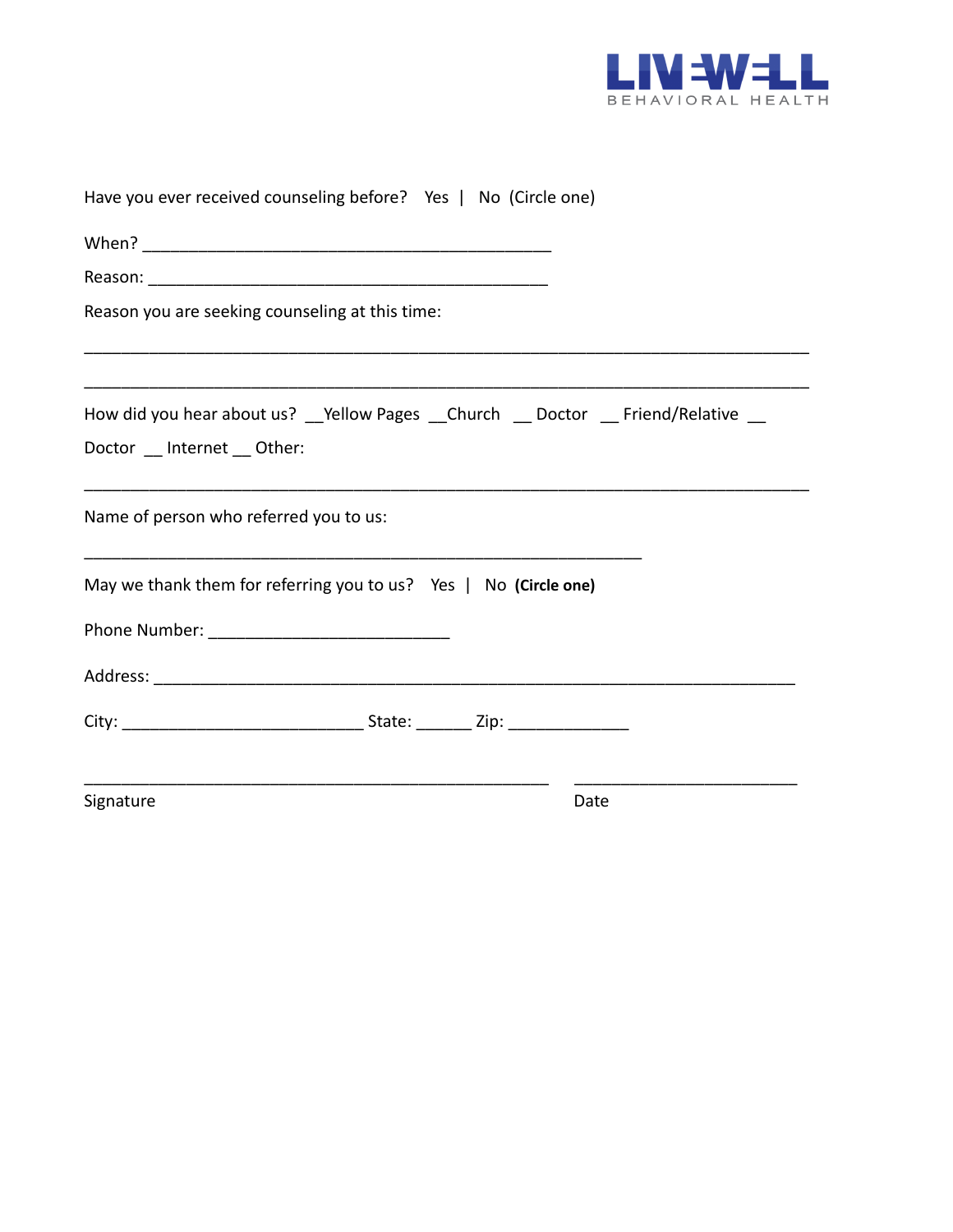

## **OFFICE POLICIES & GENERAL INFORMATION AGREEMENT TO PROVIDE PSYCHOTHERAPY SERVICES**

**CONFIDENTIALITY:** All information disclosed within sessions and the written records pertaining to those sessions are confidential and may not be revealed to anyone without your (client's) written permission, except where disclosure is required by law.

**When Disclosure Is Required By Law:** Some of the circumstances where disclosure is required by the law are: where there is a reasonable suspicion of child, dependent or elder abuse or neglect; where a client presents a danger to self, to others, to property, or is gravely disabled. If your psychologist or counselor becomes concerned about your personal safety, the possibility of you injuring someone else, or about you receiving proper psychiatric care, he will do whatever he can within the limits of the law to prevent you from injuring yourself or others and to ensure that you receive the proper medical care.

**Health Insurance Companies:** Disclosure of confidential information may be required by your health insurance carrier or HMO/PPO/MCO/EAP in order to process the claims that you have filed. Only the minimum necessary information will be communicated to you to be able to communicate to the carrier.

**Litigation Limitation:** Due to the nature of the therapeutic process and the fact that it often involves making a full disclosure with regard to many matters which may be of a confidential nature, it is agreed that should there be legal proceedings (such as, but not limited to, divorce and custody disputes, injuries, lawsuits, etc…), neither you (client) nor your attorney, nor anyone else acting on your behalf will call on your psychologist or counselor to testify in court or at any other proceeding, nor will a disclosure of the psychotherapy records be requested.

**Consultation:** Your psychologist or counselor consults regularly with other professionals regarding his/her clients; however, client's name or other identifying information are never mentioned. The client's identity remains completely anonymous, and confidentiality is fully maintained.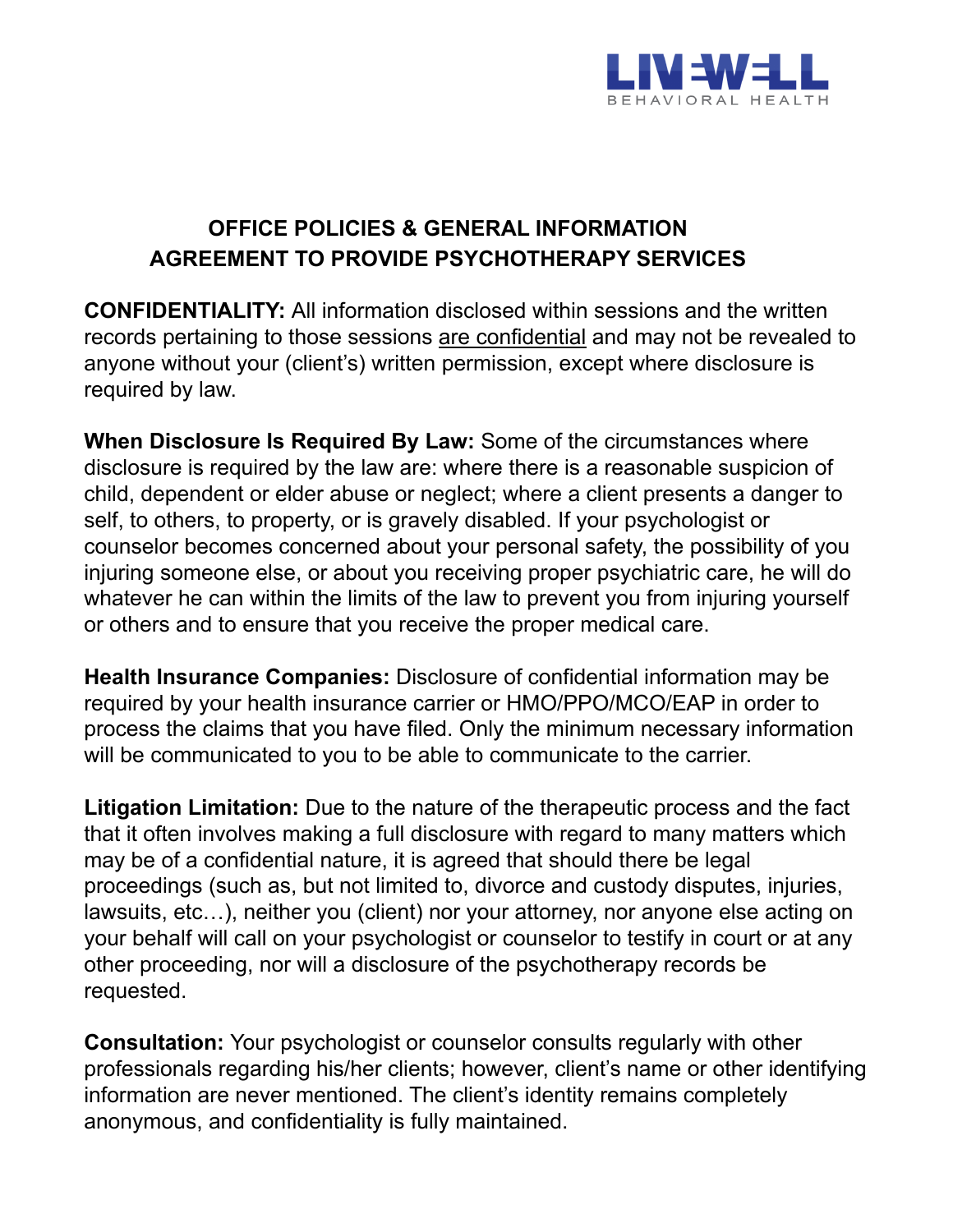

**Your Right to Review Records:** As a client, you have the right to review or receive a summary of your records at any time, except in limited legal or emergency circumstances or when your psychologist or counselor assesses that releasing such information might be harmful in any way. In such a case, your psychologist or counselor will provide the records to an appropriate and legitimate mental health professional of your choice, with your signed consent.

**TELEPHONE & EMERGENCY PROCEDURES:** If you need to contact your psychologist or counselor between sessions, please leave a message with the office staff or on the voicemail at (321) 259-1662 and your call will be returned as soon as possible. Your psychologist or counselor picks up messages periodically throughout the day. If an emergency situation arises, please indicate it clearly in your message. If the emergency is life-threatening, please call 911 or go to your local emergency room.

Section 1 of 3. Initials

\*Considering all of the above exclusions, if it is still appropriate, upon your request, your psychologist or counselor will release information to any agency/person you specify unless your psychologist or counselor assess that releasing such information might be harmful in any way.

**PAYMENTS & INSURANCE REIMBURSEMENTS:** Clients are expected to pay the standard fee of their provider per 45-minute session at the end of each session. Telephone conversations, site visits, report writing and reading, consultation with other professionals, release of information, reading records, longer sessions, travel time, etc. will be charged at the same rate, unless indicated and agreed otherwise. Please notify your psychologist or counselor if any problem arises during the course of therapy regarding your ability to make timely payments. Clients who carry insurance should remember that professional services are rendered and charged to the clients and not to the insurance company. Insurance does not cover outpatient services performed under the Tax ID 73-1728950. Even if a client has insurance coverage, Florida Counseling Centers does not bill these services to insurance and all clients seen under said tax ID are self-pay clients. If clients choose to file insurance claims on their own, they understand that not all services or types of services are reimbursed by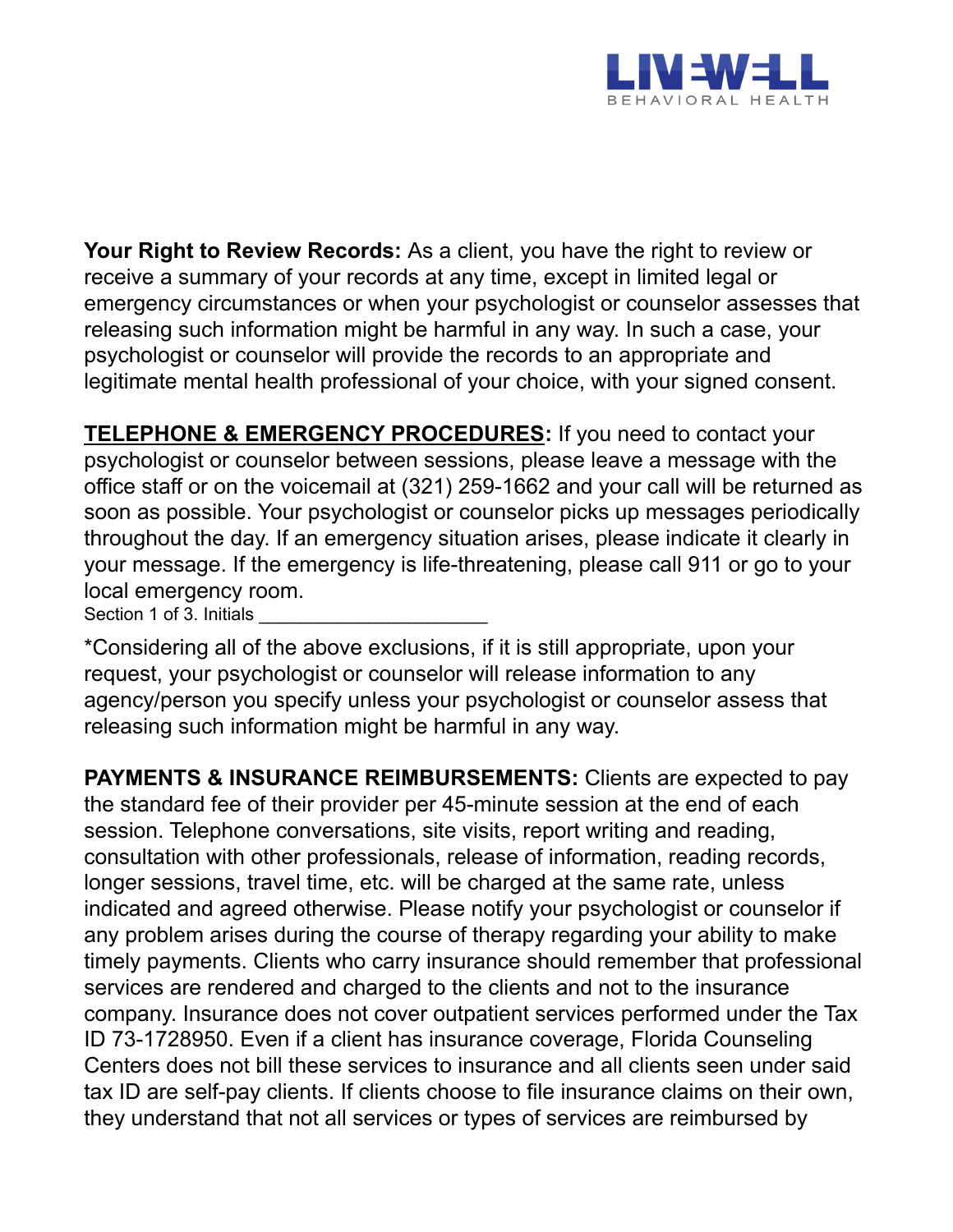

insurance companies. It is your responsibility to verify the specifics of your coverage.

**MEDIATION & ARBITRATION:** All disputes arising out of or in relation to this agreement to provide psychotherapy services shall first be referred to mediation, before, and as a pre-condition of, the initiation of arbitration. The mediator shall be a neutral third party chosen by agreement of your psychologist or counselor and client(s). The cost of such mediation, if any, shall be split equally, unless otherwise agreed. In the event that mediation is unsuccessful, any unresolved controversy related to this agreement shall be submitted to and settled by binding arbitration in Brevard County, Florida in accordance with the rules of the American Arbitration Association which are in effect at the time the demand for arbitration is filed. Notwithstanding the foregoing, if your account is overdue (unpaid) and there is no agreement on a payment plan, your psychologist or counselor can use legal means (court, collection agency, etc…) to obtain payment. The prevailing party in arbitration or collection proceeding shall be entitled to recover a reasonable sum as and for attorney's fees. In the case of arbitration, that sum will be determined by the arbitrator.

**THE PROCESS OF THERAPY/EVALUATION:** Participation in therapy can result in a number of benefits to you, including improving interpersonal relationships and resolution of the specific concerns that led you to seek therapy. Working toward these benefits, however, requires effort on your part. Psychotherapy requires your very active involvement, honesty, and openness in order to change your thoughts, feelings and/or behavior. Your psychologist or counselor will ask for your feedback and views on your therapy, its progress and other aspects of the therapy and will expect you to respond openly and honestly. During evaluation or therapy, remembering or talking about unpleasant events, feelings, or thoughts can result in you experiencing considerable discomfort or strong feelings of anger, sadness, worry, fear, etc. or experiencing anxiety, depression, insomnia, etc. Your psychologist or counselor may challenge some of your assumptions or perceptions or propose different ways of looking at, thinking about, or handling situations which can cause you to feel very upset, angry, depressed, challenged or disappointed. Attempting to resolve issues that brought you to therapy in the first place, such as personal or interpersonal relationships may result in changes that were not originally intended. Psychotherapy may result in decisions about changing behaviors, employment, substance use,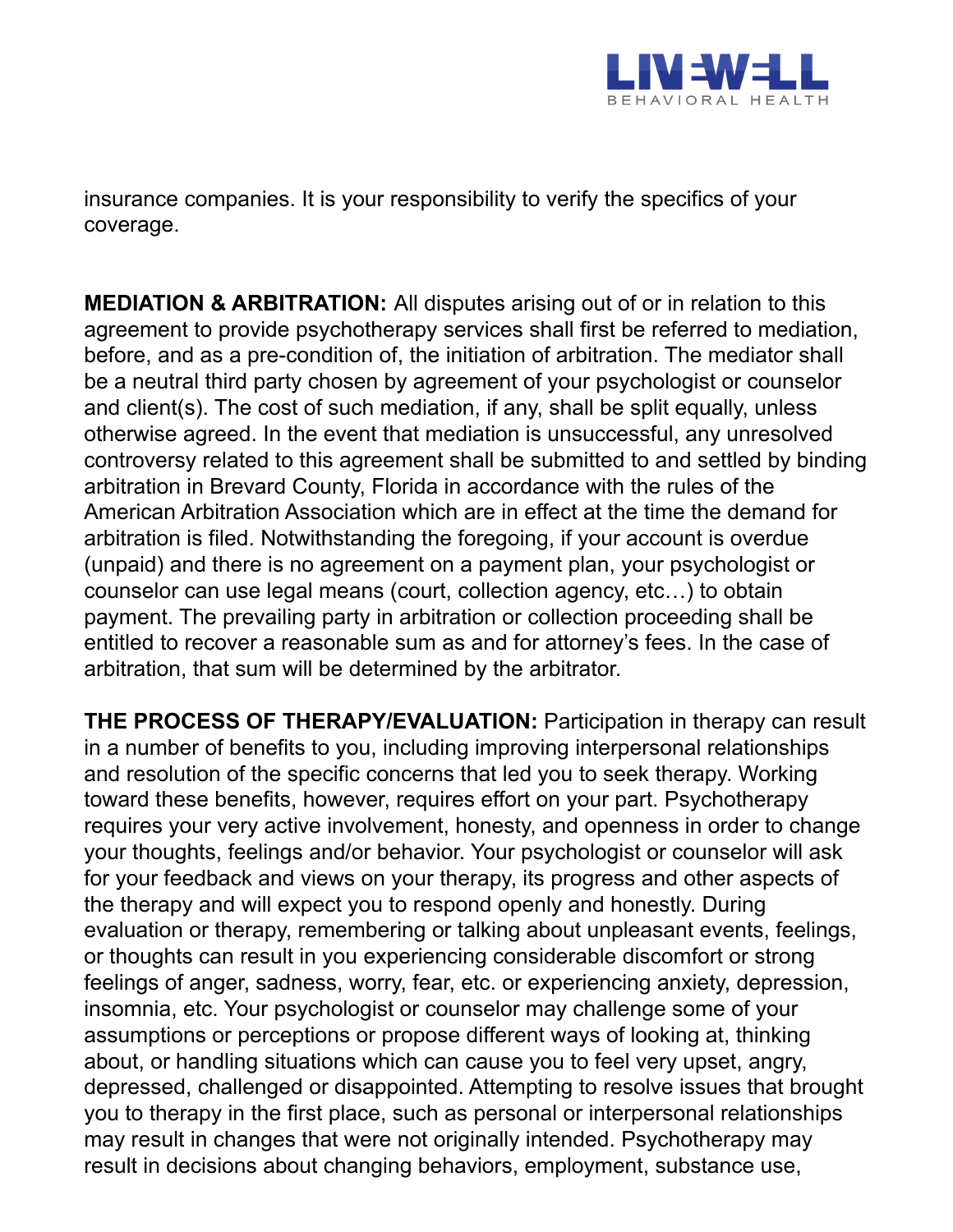

schooling, housing or relationships. Sometimes a decision that is positive for one family member is viewed quite negatively by another family member. Change will sometimes be easy and swift, but more often it will be slow and even frustrating. There is no guarantee that psychotherapy will yield positive or intended results. During the course of therapy, your psychologist or counselor is likely to draw on various psychological approaches according, in part, to the problem that is being treated and his assessment of what will best benefit you. These approaches include behavioral, cognitive-behavioral, psychodynamic, existential, system/family, developmental (adult, child, family), or psycho-educational.

**PATIENT BILL OF RIGHTS:** By signing this, you acknowledge that you have had access to Florida Counseling Centers' Patient Bill of Rights. If you have any questions about the Patient Bill of Rights, please don't hesitate to ask a professional staff member. Section 2 of 3. Initials

**DISCUSSION OF TREATMENT PLAN:** Within a reasonable period of time after the initiation of treatment, your psychologist or counselor will discuss with you (client) his/her working understanding of the problem, treatment plan, therapeutic objectives and his/her view of the possible outcomes of treatment. If you have any unanswered questions about any of the procedures used in the course of your therapy, their possible risks, your psychologist or counselor's expertise in employing them, or about the treatment plan, please ask and you will be answered fully. You also have the right to ask about other treatments for your condition and their risks and benefits. If you could benefit from any treatment that your psychologist or counselor does not provide, he/she has an ethical obligation to assist you in obtaining those treatments.

**TERMINATION:** As set forth above, after the first couple of meetings, your psychologist or counselor will assess if he/she can be of benefit to you. Your psychologist or counselor does not accept clients who, in his/her opinion, he/she cannot help. In such a case, he/she will give you several referrals whom you can contact. If at any point during psychotherapy your psychologist or counselor assesses that he/she is not effective in helping you reach the therapeutic goals, he/she is obligated to discuss it with you and, if appropriate, to terminate treatment. In such a case, he/ she would give you several referrals which may be of help to you. If you request it and authorize it in writing, your psychologist or counselor will talk to the psychotherapist of your choice in order to help with the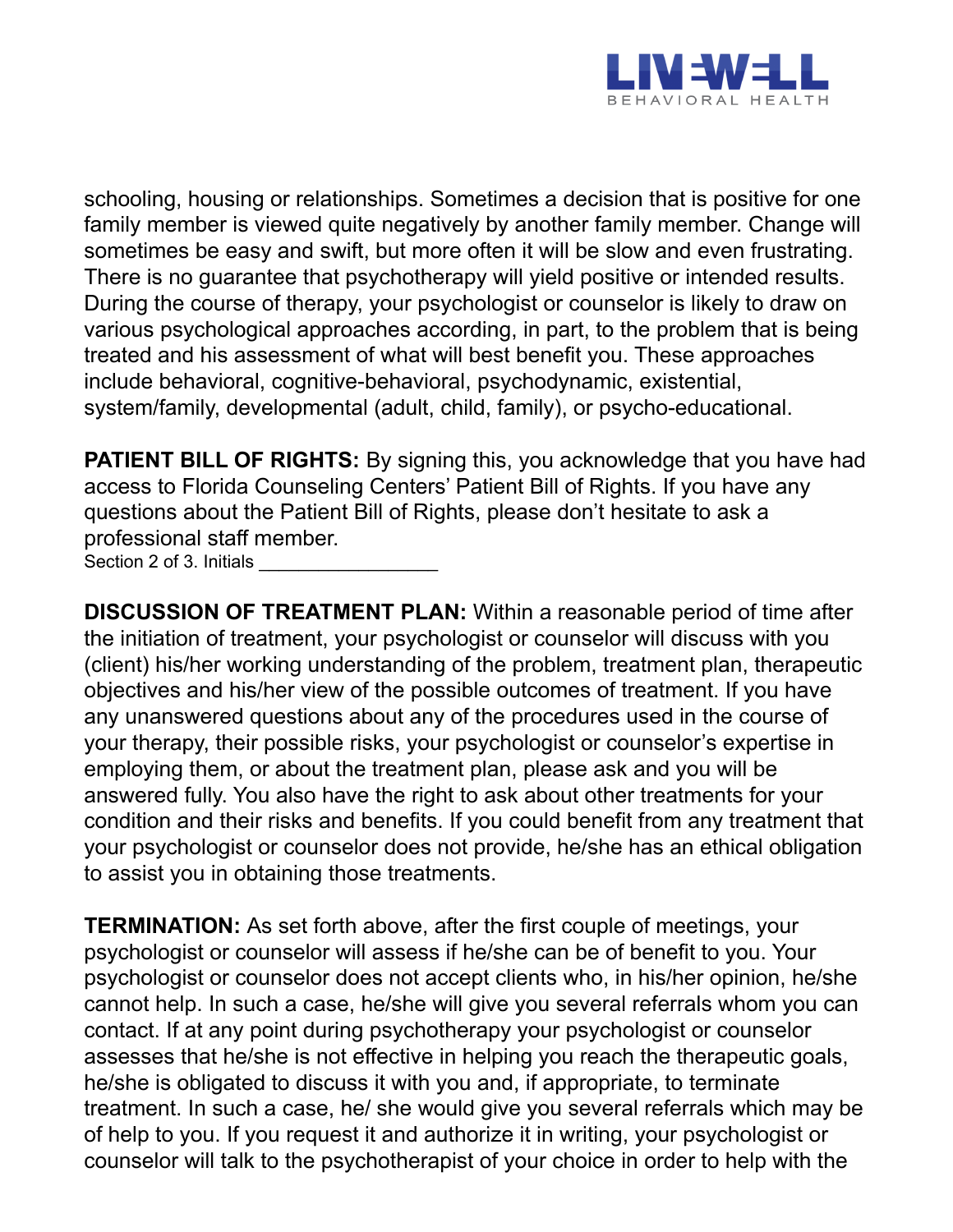

transition. If at any time you want another professional's opinion or wish to consult with another therapist, your psychologist or counselor will assist you in finding someone qualified, and if he/she has your written consent, he/she will provide her or him with the essential information needed. You have the right to terminate therapy at any time. If you choose to do so, your psychologist or counselor will offer to provide you with names of other qualified professionals whose services you might prefer.

**DUAL RELATIONSHIPS:** Therapy never involves sexual or business relationships or any other dual relationship that impairs your psychologist or counselor's objectivity, clinical judgment, therapeutic effectiveness or can be exploitative in nature.

Electronic Communication: If, during the course of treatment, you choose to communicate by email, text message (e.g. "SMS") or other electronic methods of communication be informed that these methods, in their typical form, are not confidential means of communication. If you use these methods to communicate with your therapist, there is a chance that a third party may be able to intercept and eavesdrop on those messages. The kinds of parties that may intercept these messages include, but are not limited to:

· People in your home or other environments who can access your phone, computer, or other devices that you use to read and write messages

· Your employer, if you use your work email to communicate with your therapist · Third parties on the Internet such as server administrators and others who monitor Internet traffic

**CANCELLATION:** Since scheduling of an appointment involves the reservation of time specifically for you, a **minimum of 24 hours** (1 day) notice is required for re-scheduling or canceling an appointment. Unless we reach a different agreement, the full fee will be charged for sessions missed without such notification. Most insurance companies do not reimburse you for missed sessions.

#### **I HAVE READ THE ABOVE OFFICE POLICIES AND GENERAL INFORMATION AGREEMENT CAREFULLY, I UNDERSTAND THEM AND AGREE TO COMPLY WITH THEM:**

\_\_\_\_\_\_\_\_\_\_\_\_\_\_\_\_\_\_\_\_\_\_\_\_\_\_\_\_\_\_\_\_ \_\_\_\_\_\_\_\_\_\_\_\_\_\_\_ \_\_\_\_\_\_\_\_\_\_\_\_\_\_\_\_\_\_\_\_\_\_\_\_\_\_\_\_\_\_\_

\_\_\_\_\_\_\_\_\_\_\_\_\_\_\_\_\_\_\_\_\_\_\_\_\_\_\_\_\_\_\_\_ \_\_\_\_\_\_\_\_\_\_\_\_\_\_\_ \_\_\_\_\_\_\_\_\_\_\_\_\_\_\_\_\_\_\_\_\_\_\_\_\_\_\_\_\_\_\_ Client Name (print) Date Client Signature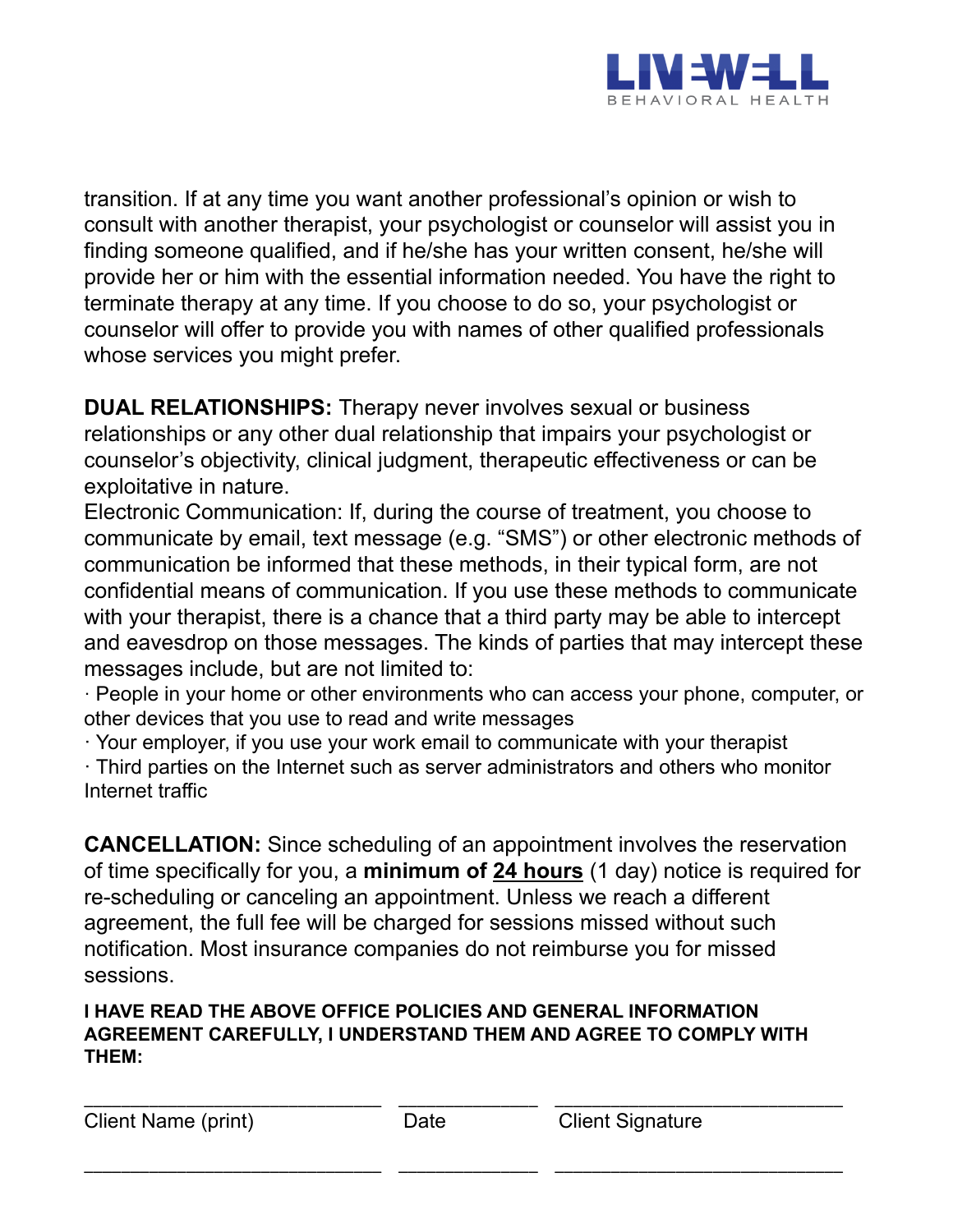

Client Name (print) Date Client Signature

# **NOTICE OF PRIVACY PRACTICES EFFECTIVE JULY 15, 2004**

Privacy is a very important concern for all consumers as they choose a healthcare provider. It is also a complicated issue because of federal and state laws governing the practice of psychology and the professional ethics that govern the practice of all psychologists and counselors at the Florida Counseling Centers. In an effort to clarify your rights as a consumer of healthcare, the Florida Counseling Centers has developed the following privacy statement in accordance with HIPAA (Health Insurance Portability and Accountability Act) requirements and guidelines. This statement will outline how the Florida Counseling Centers handles your personal information and how we share your personal information with other professionals and organizations. If you have any questions about our privacy practices, please don't hesitate to ask your counselor for more precise details.

### **MEDICAL INFORMATION**

Each time you visit a healthcare facility or provider, information is collected about you and your physical or mental health. It may be information about your past, present, or future health or about the treatment or services you received from a healthcare provider. Health information also includes billing and payment data. This healthcare information is called Protected Health Information, or PHI. Your PHI is considered a part of your medical or healthcare record and is stored on site in a file at the Florida Counseling Centers. Protected Health Information included in your Florida Counseling Centers file likely includes:

- · Relevant history
- · Presenting problems
- · Diagnosis
- · Treatment plan
- · Progress notes
- · Records from other providers
- · Psychological testing raw data and final reports
- · Information about medications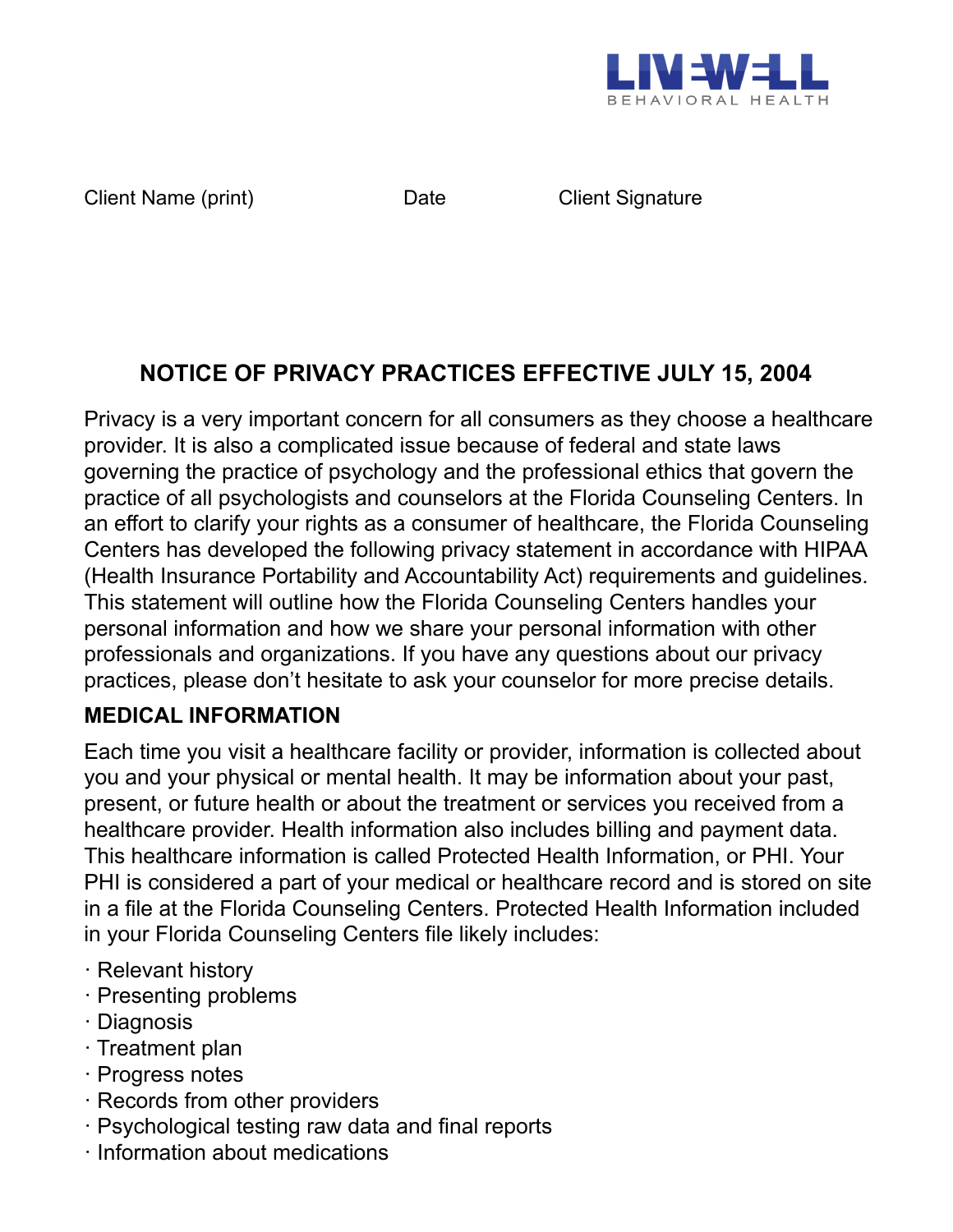

- · Legal matters
- · Billing and insurance information

Protected Health Information is used for many reasons, including:

- · Treatment planning
- · Treatment evaluation
- · Coordination of care with other providers
- · Insurance billing

## **PRIVACY AND THE LAW**

HIPAA laws require the Florida Counseling Centers to keep your PHI private and to provide you with notice of the legal duties and policies of this clinic (Notice of Privacy Practices). The guidelines outlined in this notice are subject to change. In the event of a change in policy, the new guidelines will apply to all PHI stored at the Florida Counseling Centers. The new guidelines will also be posted in our offices and available upon request.

### **HOW YOUR INFORMATION IS USED AND SHARED**

Protected Health Information is disclosed by the Florida Counseling Centers to other professionals for the purposes of treatment, payment, and health care operations.

· Treatment - PHI is used to provide clients with psychological treatment or services. These services might include individual therapy, group therapy, family therapy, psychological testing, education, or treatment planning. Your PHI will be disclosed to other professionals for the purpose of treatment only if a release of information is signed. For example, if a client would like their counselor to speak with their general practitioner about medication, they would be required to sign the necessary release of information. Otherwise, the client's personal health information would not be released to the general practitioner. On occasion, your counselor might secure a consultation from another provider about your treatment plan. In these situations, your counselor will not disclose any identifying information about you to the other provider.

· Payment - PHI is also used to secure payment from insurance companies for services rendered. Information typically shared with insurance companies might include: diagnosis, treatment plan, dates of services rendered, and client progress.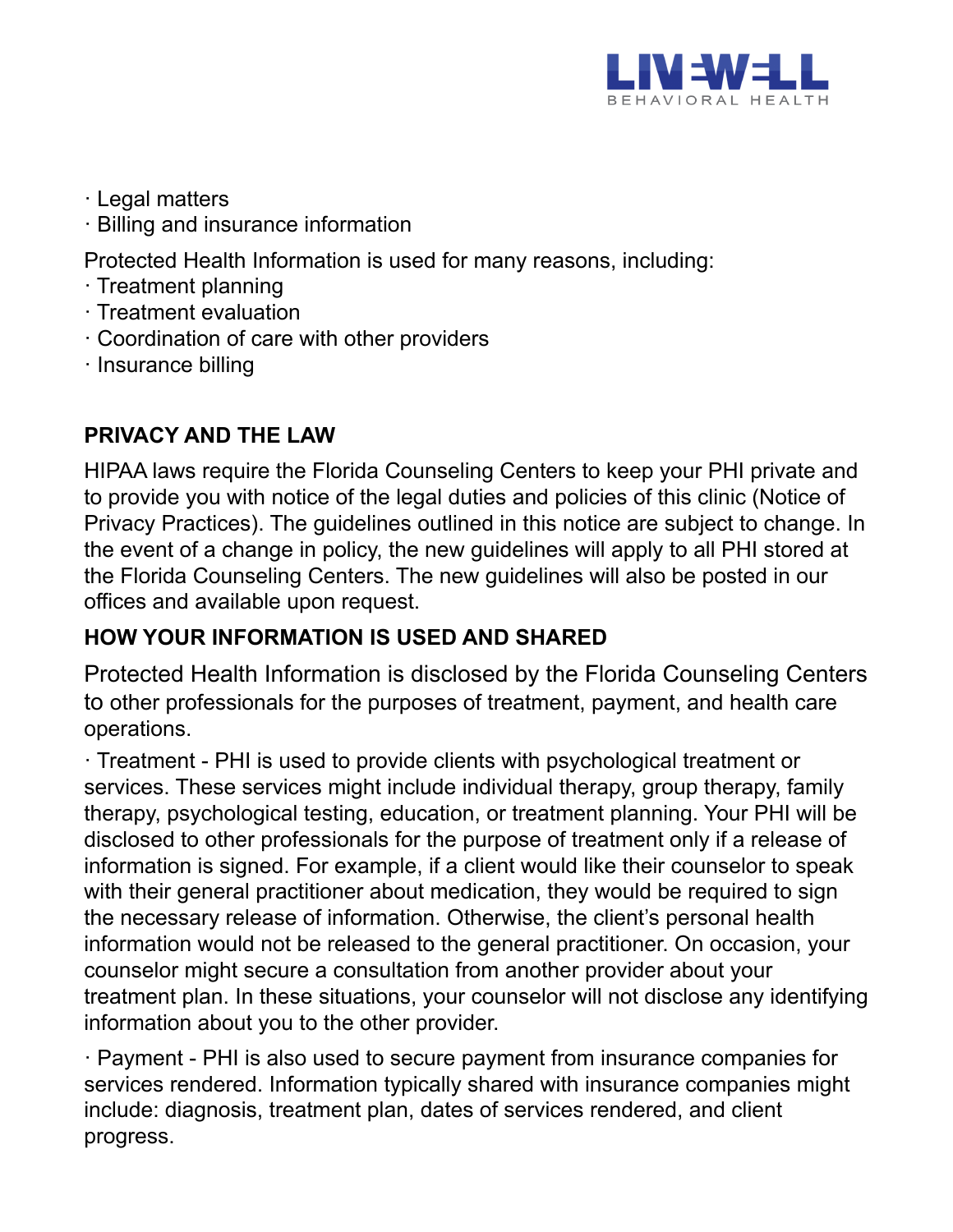

· Health Care Operations - PHI is used to enable the offices of the Florida Counseling Centers to conduct standard and customary business practices. For instance, your information might be used and disclosed by office personnel for the purpose of appointment setting or reminders. Occasionally, the Florida Counseling Centers contracts with other business associates that help us conduct our business. These business associates might answer phones, complete billing, etc. To protect your privacy, all business associates have agreed in contract to safeguard your personal health information.

## **RELEASE OF INFORMATION WITH CONSENT**

When a client requests that the Florida Counseling Centers share information with others for any purpose other than treatment, payment, or health care operations, they are required to sign a release of information form that includes the other party's name, address, phone number, and the nature of the information to be disclosed. Releases of Information may be revoked (cancelled) at any time.

### **RELEASE OF INFORMATION WITHOUT CONSENT**

There are times when the Florida Counseling Centers will disclose your personal health information without your consent or authorization.

· When required by law to report suspected child abuse

· When you are involved in a legal proceeding or lawsuit and your counselor received a subpoena, discovery request, or other lawful process. In these situations, your counselor will only release information after they attempt to contact you about the request, consult with your lawyer, or attempt to obtain a court order to protect the information requested.

· When government agencies request proof that the Florida Counseling Centers are HIPAA compliant.

· To prevent a serious threat to your health or safety (including suicide) or to the safety of some other person(s). In the event that personal health information is disclosed without your consent, the Florida Counseling Centers keeps records of the specific information released, the recipient of your PHI, and the date it was released.

## **QUESTIONS OR PROBLEMS**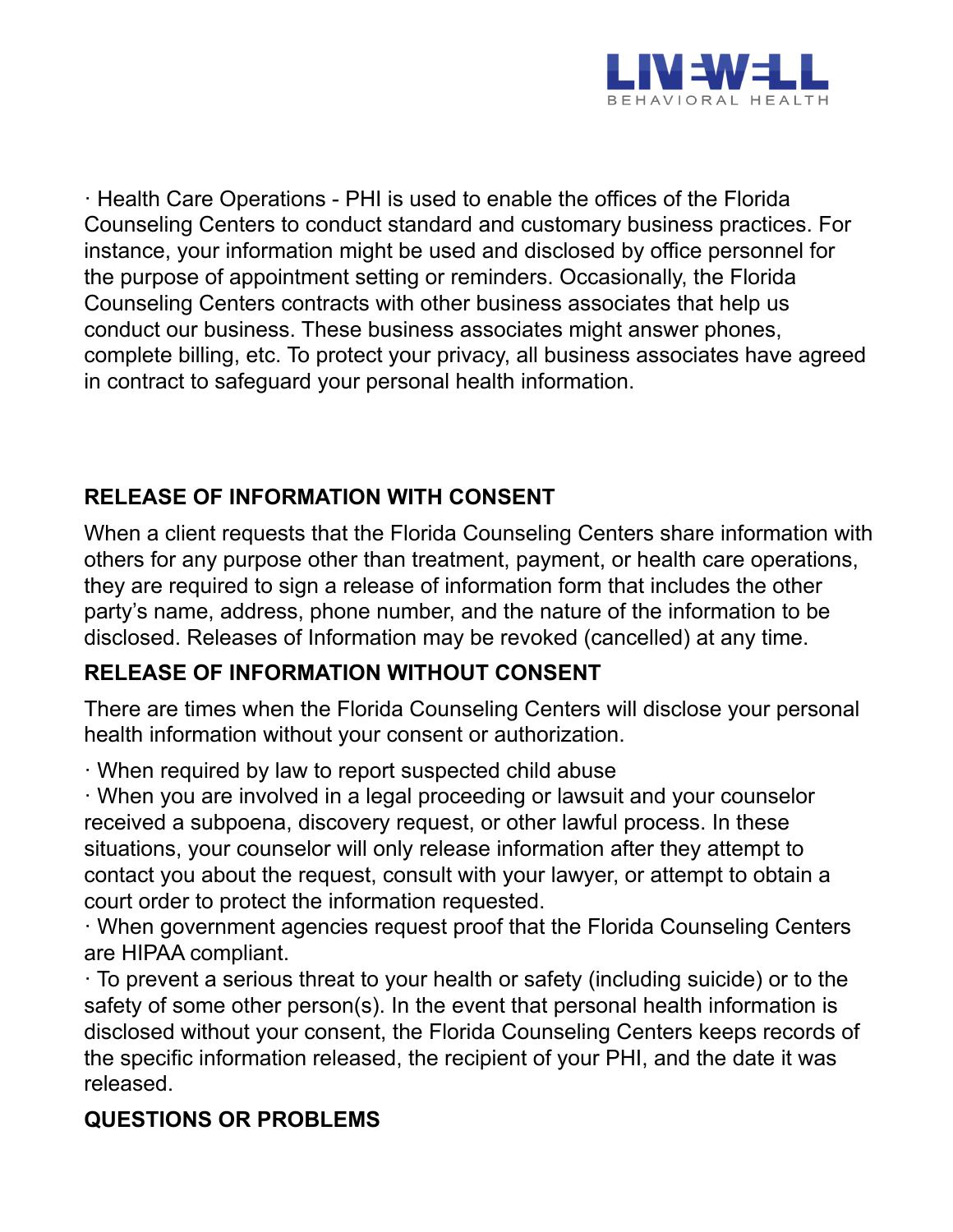

For more information about the privacy practices of the Florida Counseling Centers, please contact your counselor or psychologist. If you have a grievance about how this office handled your private information, please don't hesitate to contact the office personnel or your counselor. You have the right to file a complaint with the Secretary of the Federal Department of Health and Human Services. Please be assured that if you have a grievance or file a complaint about our policies, this will in no way limit your care at the Florida Counseling Centers.

#### **CONSENT: I HAVE READ AND UNDERSTAND THE NOTICE OF PRIVACY PRACTICES OF THE FLORIDA COUNSELING CENTERS**

\_\_\_\_\_\_\_\_\_\_\_\_\_\_\_\_\_\_\_\_\_\_\_ \_\_\_\_\_\_\_\_\_\_\_\_\_\_ \_\_\_\_\_\_\_\_\_\_\_\_\_\_\_\_\_\_\_\_

Client Name (print) Date Client Signature

# **CONSENT FOR TRANSMISSION OF PROTECTED HEALTH INFORMATION BY NON-SECURE MEANS**

, AUTHORIZE FLORIDA COUNSELING CENTERS

(Name of Client)

#### **TO TRANSMIT THE FOLLOWING PROTECTED HEALTH INFORMATION RELATED TO MY HEALTH RECORDS AND HEALTH CARE TREATMENT:**

- o Information related to the scheduling of meetings or other appointments
- o Information related to billing and payment
- o Completed forms, including forms that may contain sensitive, confidential information
- o Information of a therapeutic or clinical nature, including discussion of personal material relevant to my treatment
- o My health record, in part or in whole, or summaries of material from my health record
- o Other information. Describe:

#### **BY THE FOLLOWING NON-SECURE MEDIA:**

- o Unsecured email.
- o SMS text message (i.e. traditional text messaging) or other type of "text message."
- o Other media. Describe:  $\Box$

#### **CONDITIONS REGARDING EMAIL AND TEXTING**

·E-mail or texts should not be used for emergencies or issues that must be handled quickly. ·If you do not receive a response to an email or text, you are responsible for calling your provider to follow up.